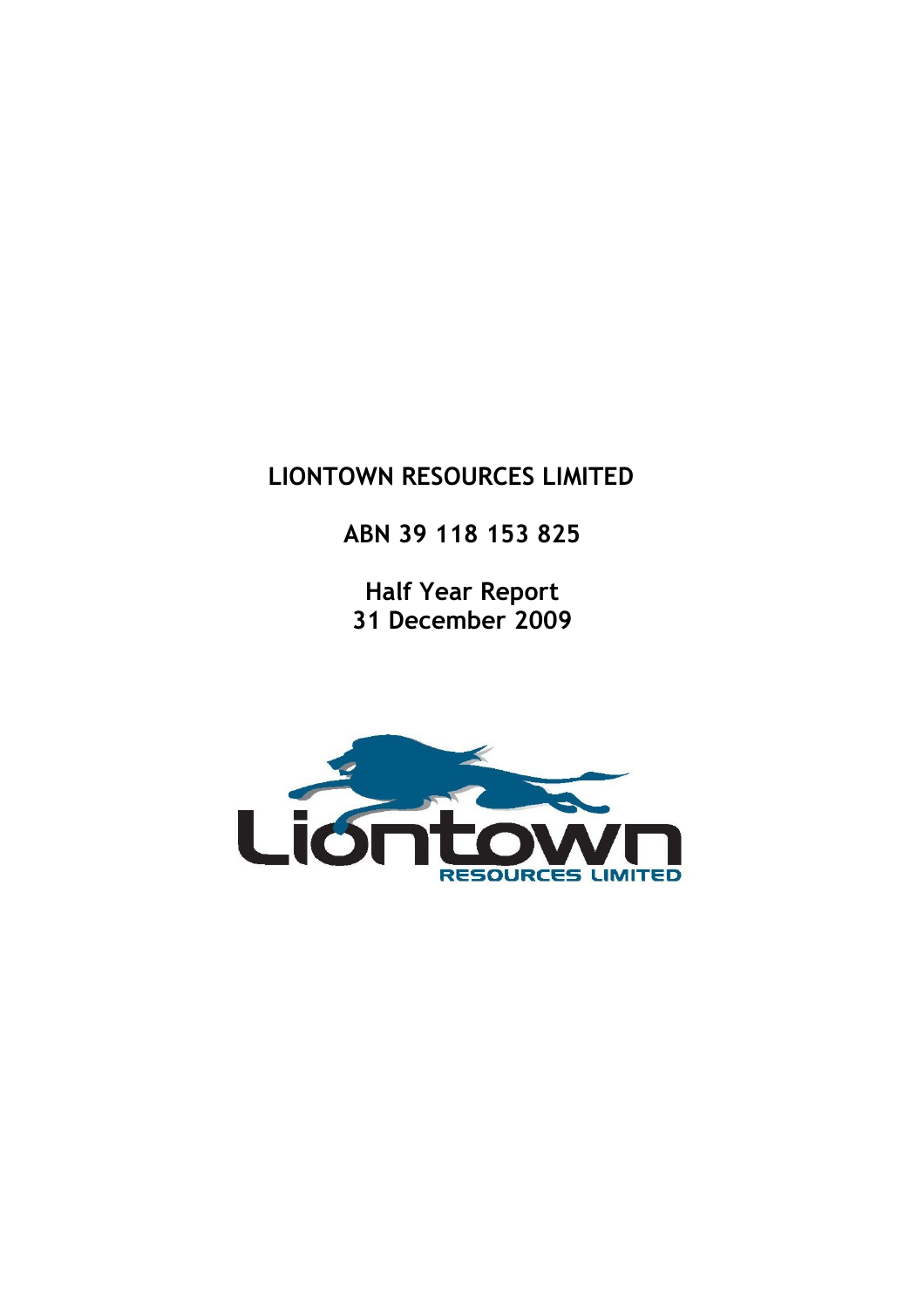## Liontown Resources Limited Directors' Report For the half year ended 31 December 2009

| <b>Contents</b>                             | Page |
|---------------------------------------------|------|
| Directors' Report                           | 3    |
| Auditor's Independence Declaration          | 5    |
| Condensed Statement of Comprehensive Income | 6    |
| Condensed Statement of Financial Position   | 7    |
| Condensed Statement of Changes in Equity    | 8    |
| <b>Condensed Statement of Cash Flows</b>    | 9    |
| Notes to the Financial Statements           | 10   |
| Director's Declaration                      | 14   |
| Independent Auditor's Review Report         | 15   |
|                                             |      |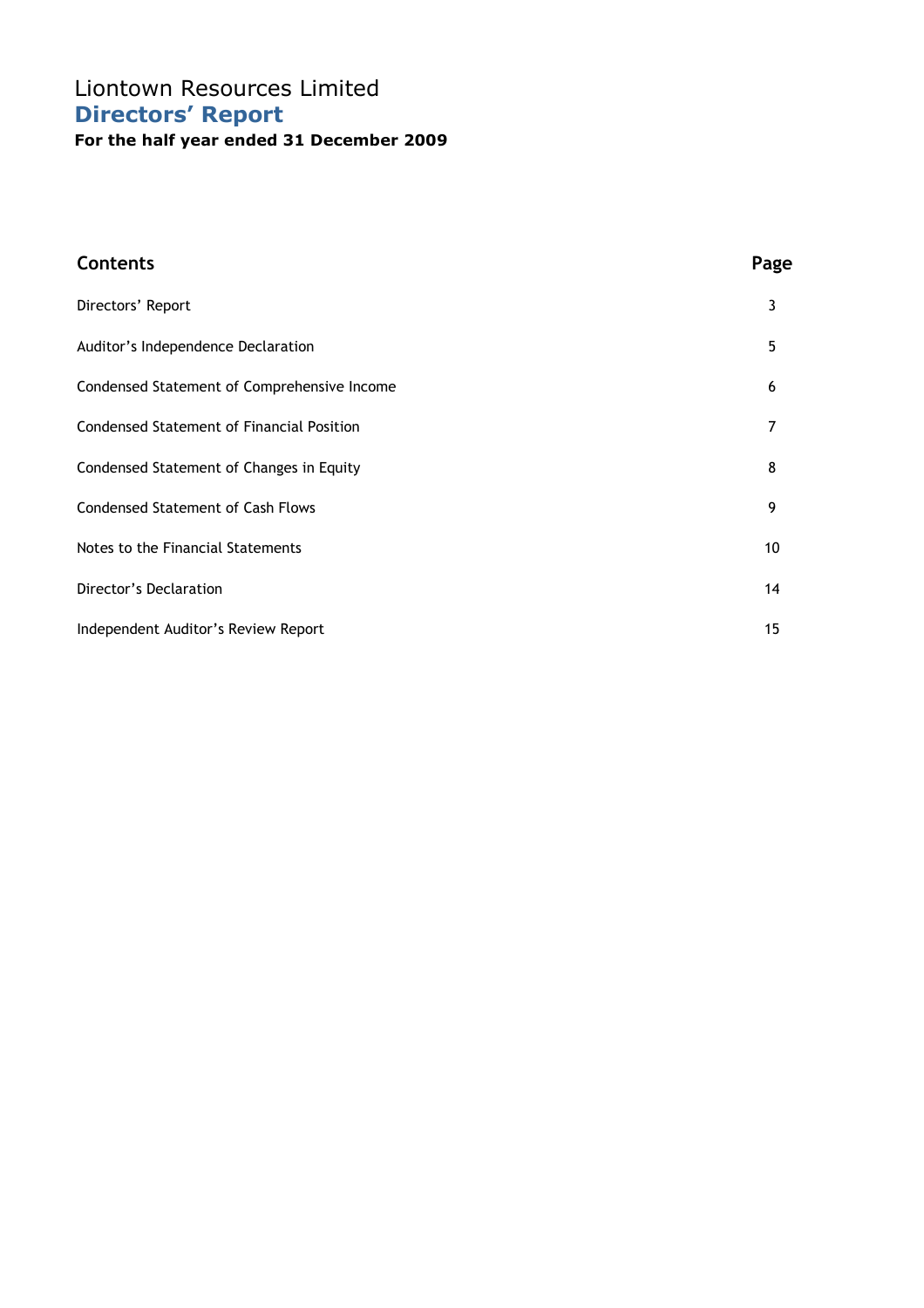# Liontown Resources Limited Directors' Report

### For the half year ended 31 December 2009

#### DIRECTORS' REPORT

Your directors submit the financial report of the Company for the half year ended 31 December 2009. In compliance with the provisions of the Corporations Act 2001, the directors report as follows:

#### **Directors**

The names of directors who held office during or since the end of the half year and until the date of this report are as below. Directors were in office for this entire period unless otherwise stated.

| Timothy R B Goyder | Chairman                 |
|--------------------|--------------------------|
| Douglas A Jones    | <b>Managing Director</b> |
| Vince P Gauci      | Non-executive Director   |
| Anthony W Kiernan  | Non-executive Director   |
| Craig R Williams   | Non-executive Director   |

#### REVIEW OF OPERATIONS

#### Sale of Liontown Base Metal Deposit

In December 2009, the Company agreed to sell its 100% owned Liontown base metals deposit in North Queensland to Kagara Ltd ("Kagara") for \$4.5 million comprising 2,244,837 Kagara shares and \$2.25 million in cash payable upon either a decision to mine or the sale of the purchased assets by Kagara. The sale included Mining Lease 10277 and 16 sub-blocks (51.5 square kilometres) of the surrounding Exploration Permit (EPM 14161) which contains the 1.8 million tonne Liontown zinc-lead deposit. The sale was subject to certain conditions subsequent, all of which were satisfied subsequent to period end. Completion occurred on 6 January 2010 and all the shares in Kagara were subsequently sold for proceeds of approximately \$2.7 million.

The sale provides a solid foundation for the Company to move forward and progress the exploration and development of its North Queensland gold assets as well as pursue other opportunities.

#### Mount Windsor Volcanics Project, Queensland

Exploration on the Mount Windsor Volcanics Project ("MWV Project") during the period focussed on the gold potential of the area yielding further encouraging results. Further geological interpretation and exploration targeting was undertaken using regional aeromagnetic and radiometric data to identify potential gold-bearing Carbo-Permian breccia, intrusive or epithermal systems.

Numerous targets have now been defined within the Company's granted tenements and uncontested applications. Field checking and grid-based geological mapping and sampling have been conducted on the most promising outcropping targets within the granted tenements confirming the prospectivity for vertically zoned breccia pipe and epithermal gold systems. This has been further enhanced by new rock chip sample results and newly recovered historical drilling results. Discrete drilling targets have also now been identified following the results of a recently completed geophysical survey.

#### Sheep Mountain Project, Arizona

The Company continues to examine various options to advance its Sheep Mountain Project, including bringing in a partner to fund a major drilling programme. The Sheep Mountain deposit contains an Inferred Resource of 40,300,000 tonnes at an average copper grade of 1.4% and an average molybdenum grade of 0.035% above a cut-off grade of 0.8% copper equivalent (equating to approximately 1.2 billion lb of copper and 31 million lb of molybdenum).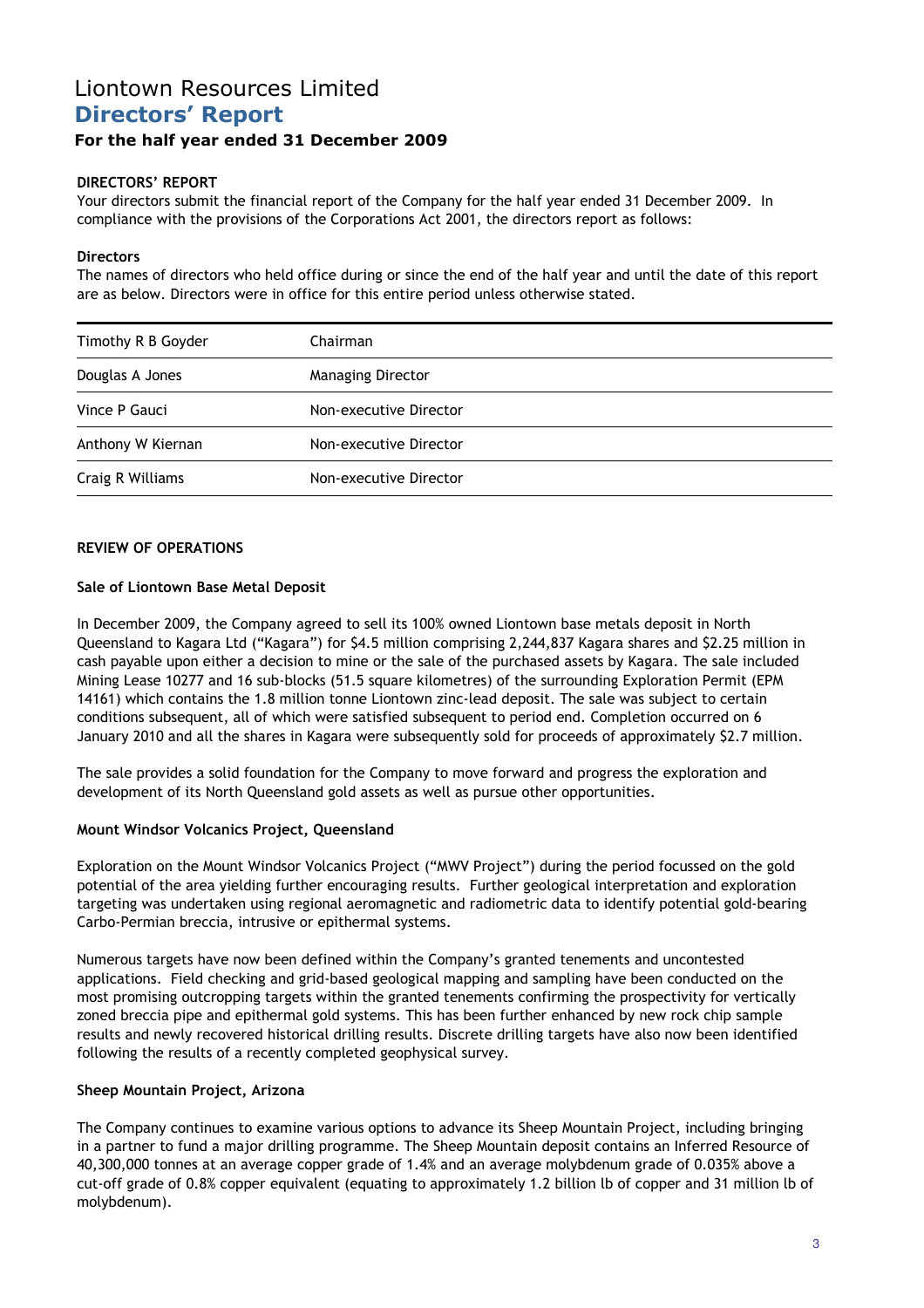### Liontown Resources Limited Directors' Report For the half year ended 31 December 2009

The resource estimation quoted herein for the Sheep Mountain Project has been carried out by Denver, Colorado based Geological Consultant, William F Tanaka. Mr Tanaka is a Member of the Australasian Institute of Mining and Metallurgy and has extensive experience in the area of porphyry copper deposits from both a consulting and operational perspective. As such he is qualified to be considered a Competent Person as defined in the December 2004 edition of the JORC Code. Mr Tanaka consents to the release of the information in the form and context in which it appears here.

#### Corporate

During the period, the Company successfully raised \$1 million before issue costs through a placement of 20 million shares at 5 cents. The capital raising and the subsequent sale of all the Kagara shares received as proceeds from the sale of the Liontown base metal assets has significantly strengthened the Company's financial position with a cash balance of approximately \$3.8 million subsequent to period end.

#### EVENTS SUBSEQUENT TO REPORTING DATE

After balance date, all conditions subsequent to the sale agreement with Kagara were satisfied. The Company sold 2,244,837 Kagara shares received as proceeds for the sale of the Liontown base metal deposit to Kagara. Proceeds from the sale of the shares were \$2,681,482 resulting in a profit on sale of \$431,482.

#### AUDITOR'S INDEPENDENCE DECLARATION

Section 307C of the Corporations Act 2001 requires our auditors, HLB Mann Judd, to provide the directors of the company with an Independence Declaration in relation to the review of the half-year financial report. This Independence Declaration is set out on page 5 and forms part of this directors' report for the half-year ended 31 December 2009.

This report is signed in accordance with a resolution of the Board of Directors made pursuant to s.306(3) of the Corporations Act 2001.

Time Gayon

Tim Goyder

Chairman

Dated at Perth this 12<sup>th</sup> day of March 2010.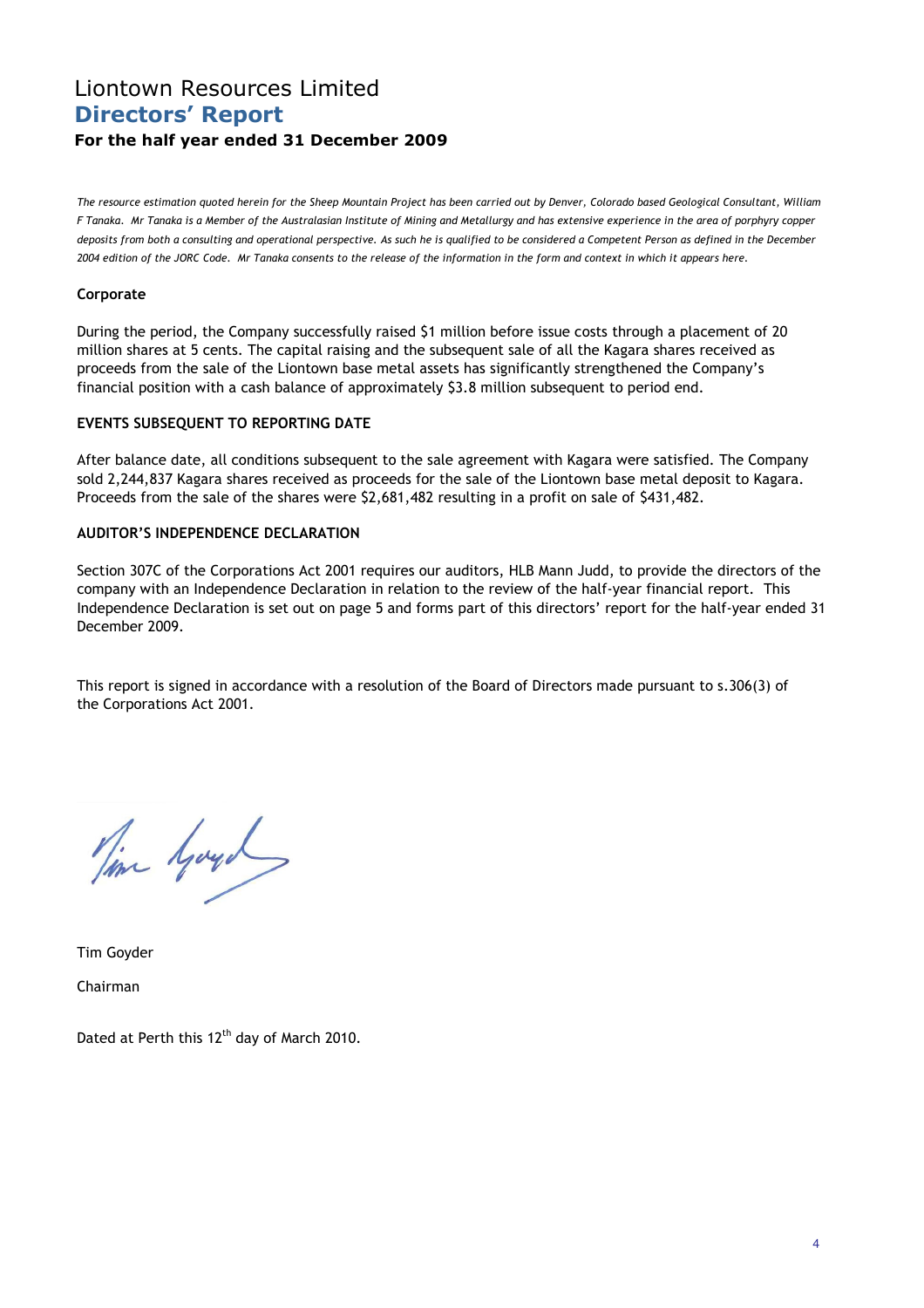

#### **AUDITOR'S INDEPENDENCE DECLARATION**

As lead auditor for the review of the financial report of Liontown Resources Limited for the half-year ended 31 December 2009, I declare that to the best of my knowledge and belief, there have been no contraventions of:

- a) the auditor independence requirements of the Corporations Act 2001 in relation to the review; and
- b) any applicable code of professional conduct in relation to the review.

This declaration is in respect of Liontown Resources Limited.

Siallonnes.

Perth, Western Australia **L Di GIALLONARDO** 

**12 March 2010 Partner, HLB Mann Judd** 

HLB Mann Judd (WA Partnership) ABN 22 193 232 714<br>Level 4 130 Stirling Street Perth 6000 PO Box 8124 Perth 6849 Western Australia. Telephone +61 (08) 94227 7500. Fax +61 (08) 9227 7533.<br>Email: hlb@hlbwa.com.au. Website: <u>h</u>

**HLB Mann Judd (WA Partnership) is a member of International, a world-wide organisation of accounting firms and business advisers**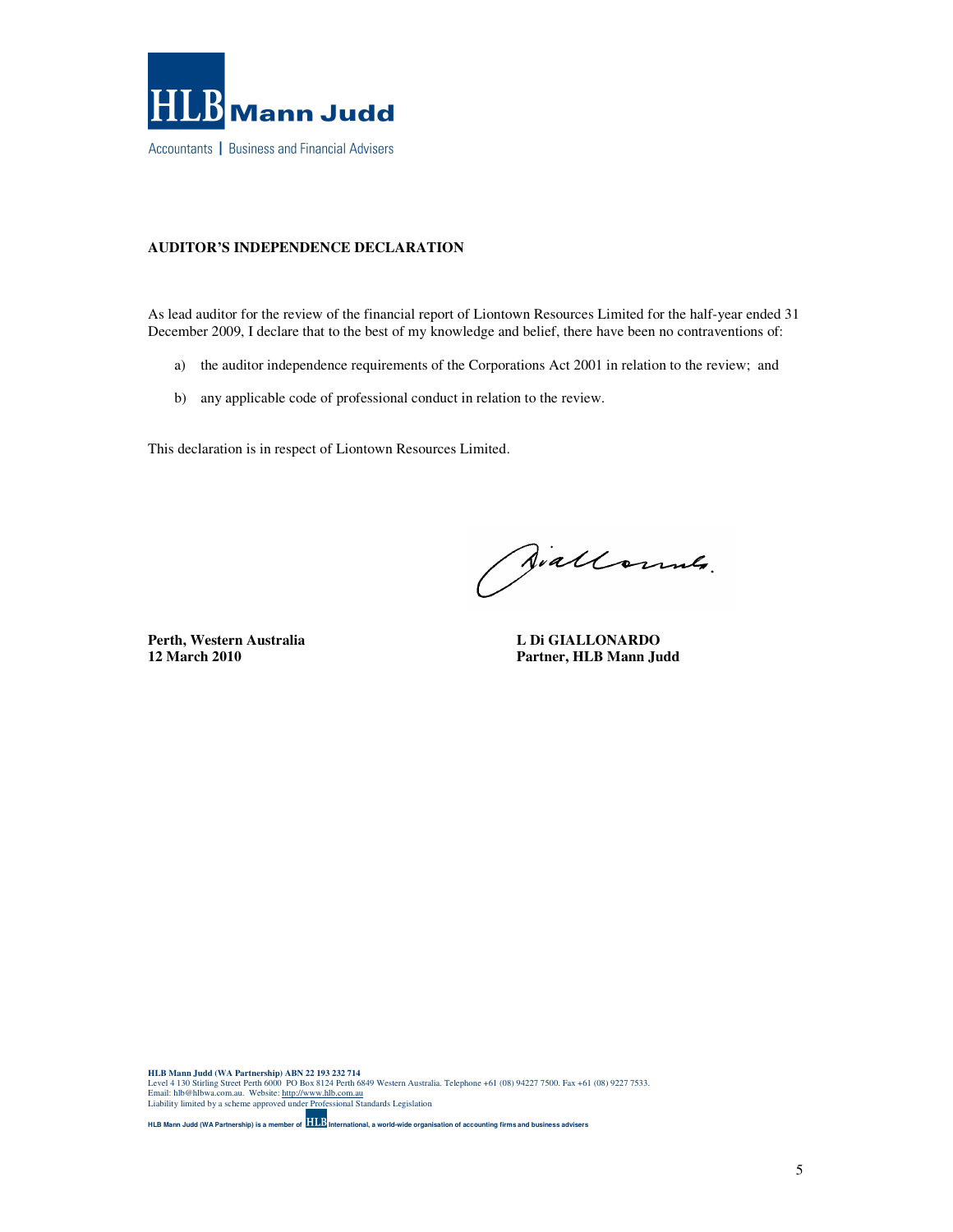# Liontown Resources Limited Condensed Statement of Comprehensive Income

For the half year ended 31 December 2009

|                                                                                     | <b>Note</b> | 31 December<br>2009 | 31 December<br>2008 |
|-------------------------------------------------------------------------------------|-------------|---------------------|---------------------|
| <b>Continuing Operations</b>                                                        |             | \$                  | \$                  |
| Net gain on sale of exploration and evaluation assets                               | 3a          | 1,141,713           |                     |
| Other income                                                                        | 3b          | 21,133              | 29,972              |
| Loss on sale of assets                                                              |             |                     | (6, 659)            |
| Loss on sale of interest in tenements                                               |             |                     | (3,012)             |
| Exploration costs not capitalised                                                   |             | (14, 618)           | (200, 051)          |
| Impairment of exploration assets                                                    |             |                     | (5, 197, 967)       |
| Corporate administrative expenses                                                   | 3c          | (373, 344)          | (837, 658)          |
| Profit/(loss) before tax                                                            |             | 774,884             | (6, 215, 375)       |
| Income tax expense/benefit                                                          |             |                     |                     |
| Profit/ (loss) for the period attributable to owners of<br>the parent               |             | 774,884             | (6, 215, 375)       |
|                                                                                     |             |                     |                     |
|                                                                                     |             |                     |                     |
| Total comprehensive income/(loss) after tax<br>attributable to owners of the parent |             | 774,884             | (6, 215, 375)       |
| Basic earnings/ (loss) per share attributable to ordinary<br>equity holders         |             | 0.004               | (0.07)              |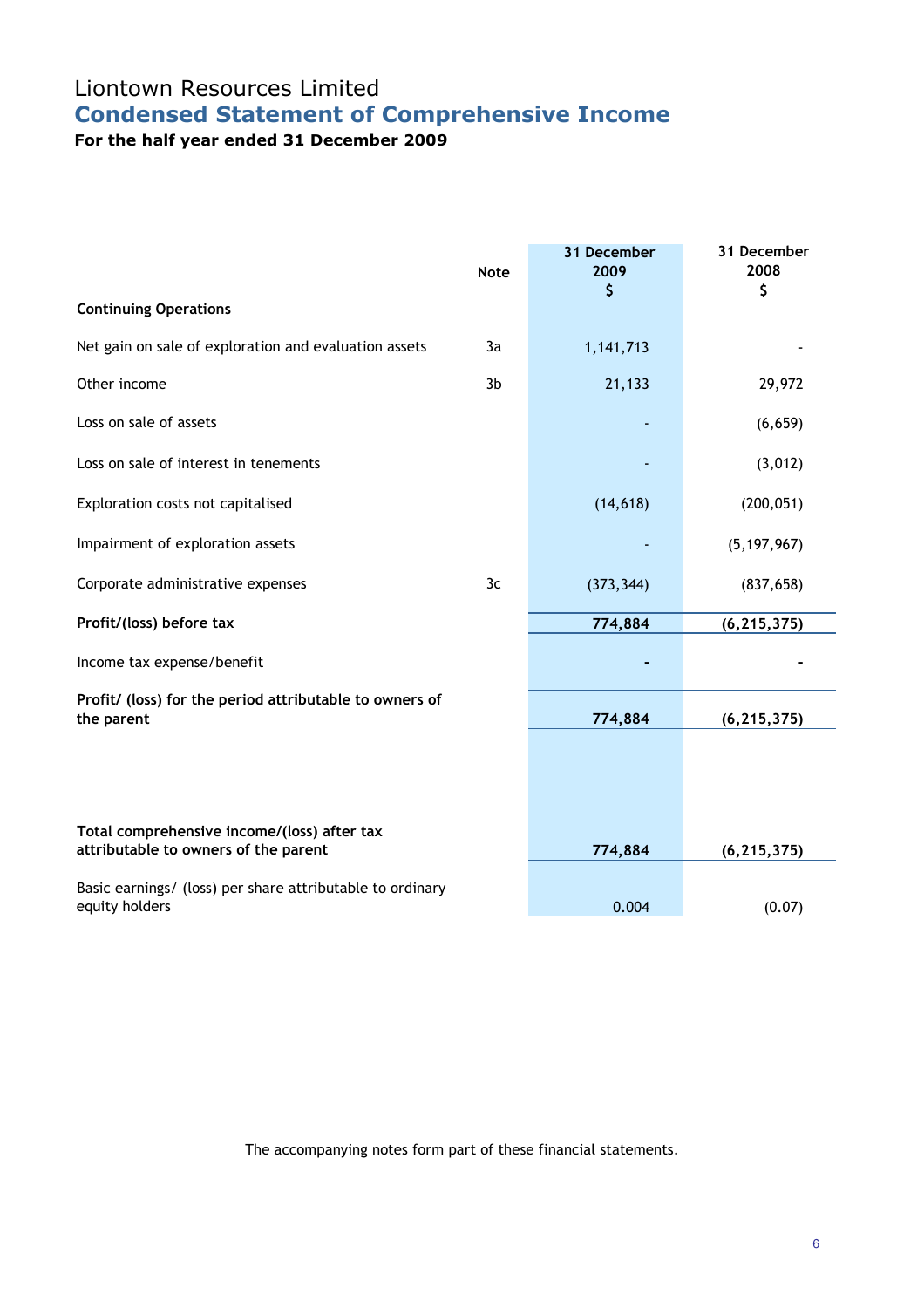# Liontown Resources Limited Condensed Statement of Financial Position

### As at 31 December 2009

|                                        | <b>Note</b>    | 31 December 2009 | 30 June 2009   |
|----------------------------------------|----------------|------------------|----------------|
|                                        |                | \$               | \$             |
| <b>Current Assets</b>                  |                |                  |                |
| Cash and cash equivalents              |                | 1,148,618        | 1,019,772      |
| Trade and other receivables            |                | 2,325,766        | 47,485         |
| <b>Total current assets</b>            |                | 3,474,384        | 1,067,257      |
| Non-current assets                     |                |                  |                |
| <b>Financial assets</b>                |                | 68,260           | 67,238         |
| Property, plant and equipment          |                | 152,498          | 175,156        |
| Exploration and evaluation expenditure | $\overline{4}$ | 1,119,453        | 1,598,577      |
| Total non-current assets               |                | 1,340,211        | 1,840,971      |
|                                        |                |                  |                |
| <b>Total assets</b>                    |                | 4,814,595        | 2,908,228      |
| <b>Current Liabilities</b>             |                |                  |                |
| Trade and other payables               |                | 208,734          | 215,754        |
| Employee benefits                      |                |                  | 8,974          |
| <b>Total current liabilities</b>       |                | 208,734          | 224,728        |
|                                        |                |                  |                |
| <b>Total liabilities</b>               |                | 208,734          | 224,728        |
|                                        |                |                  |                |
| Net assets                             |                | 4,605,861        | 2,683,500      |
|                                        |                |                  |                |
| <b>Equity</b>                          | 5              | 20,280,242       | 19,200,242     |
| Issued capital                         |                | 1,369,095        | 1,301,618      |
| Reserves<br><b>Accumulated losses</b>  |                | (17, 043, 476)   | (17, 818, 360) |
|                                        |                | 4,605,861        |                |
| <b>Total Equity</b>                    |                |                  | 2,683,500      |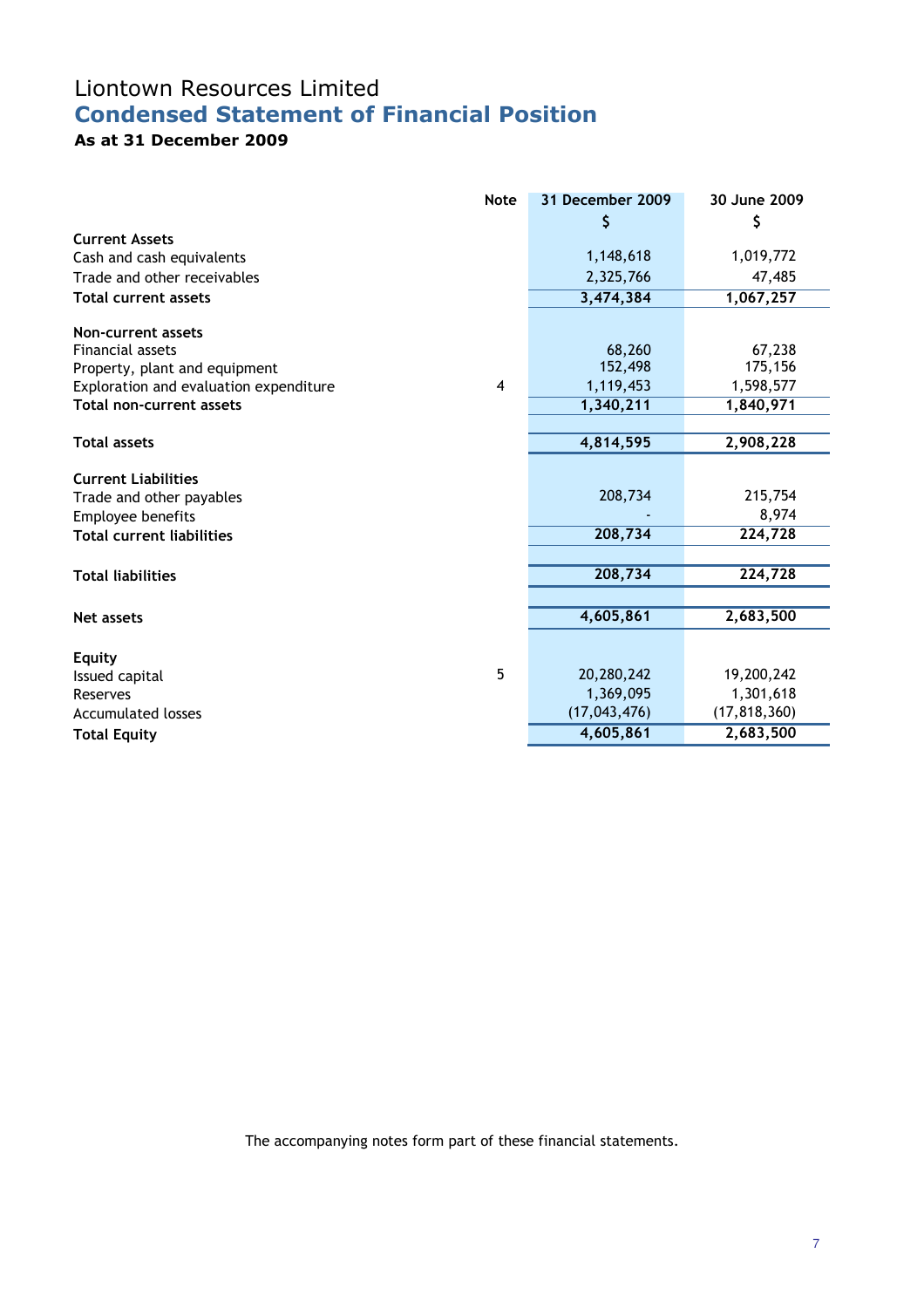# Liontown Resources Limited Condensed Statement of Changes in Equity

For the half year ended 31 December 2009

|                                                                      | <b>Issued capital</b><br>\$ | Accumulated<br>losses<br>\$ | <b>Share based</b><br>payments<br>reserve<br>\$ | <b>Total equity</b><br>\$ |
|----------------------------------------------------------------------|-----------------------------|-----------------------------|-------------------------------------------------|---------------------------|
| Balance at 30 June 2009                                              | 19,200,242                  | (17, 818, 360)              | 1,301,618                                       | 2,683,500                 |
| Profit for the period                                                |                             | 774,884                     |                                                 | 774,884                   |
| Total comprehensive income for the<br>period                         |                             | 774,884                     |                                                 | 774,884                   |
| Share issue- in lieu of non-executive<br>directors accrued wages and |                             |                             |                                                 |                           |
| superannuation                                                       | 130,000                     |                             |                                                 | 130,000                   |
| Share placement (net after costs)                                    | 950,000                     |                             |                                                 | 950,000                   |
| Share based payments                                                 |                             |                             | 67,477                                          | 67,477                    |
| Balance at 31 December 2009                                          | 20,280,242                  | (17, 043, 476)              | 1,369,095                                       | 4,605,861                 |

|                                             | <b>Issued capital</b> | Accumulated<br>losses | Share based<br>payments<br>reserve<br>\$ | <b>Total equity</b><br>S |
|---------------------------------------------|-----------------------|-----------------------|------------------------------------------|--------------------------|
| Balance at 30 June 2008                     | 18,016,886            | (11, 203, 606)        | 998,851                                  | 7,812,131                |
| Loss for the period                         | ٠                     | (6, 215, 375)         | $\sim$                                   | (6, 215, 375)            |
| Total comprehensive loss for the period     | ٠                     | (6, 215, 375)         |                                          | (6, 215, 375)            |
| Issue of fully paid ordinary shares - other | 316,250               |                       |                                          | 316,250                  |
| Share based payments                        | ٠                     | ٠                     | 226,366                                  | 226,366                  |
| Balance at 31 December 2008                 | 18,333,136            | (17, 418, 981)        | 1,225,217                                | 2,139,372                |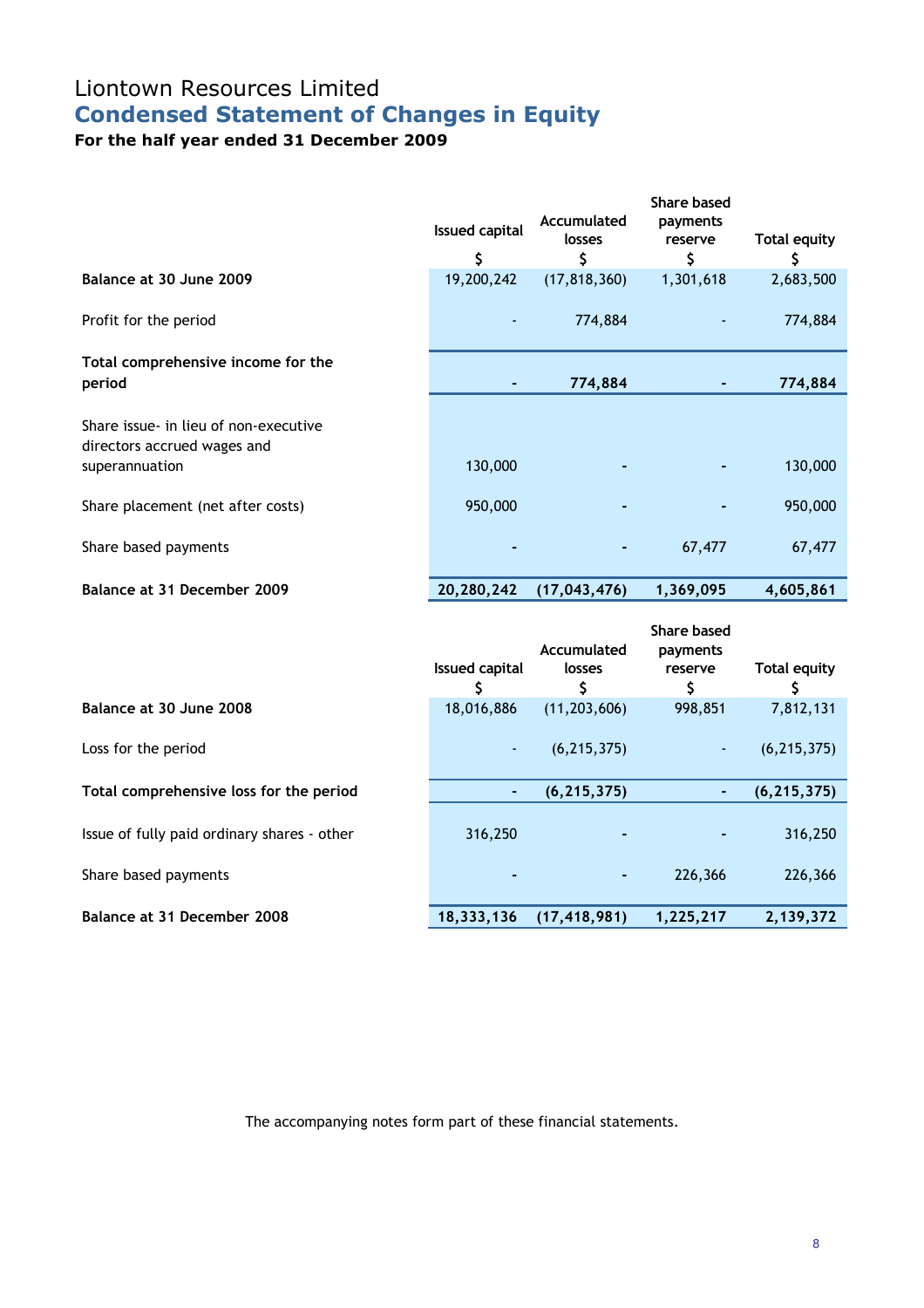# Liontown Resources Limited Condensed Statement of Cash Flows

## For the half year ended 31 December 2009

|                                                          | 2009       | 2008                  |
|----------------------------------------------------------|------------|-----------------------|
|                                                          | Ş          | \$                    |
| Cash flows from operating activities                     |            |                       |
| Cash paid to suppliers and employees                     | (197, 552) | (579, 928)            |
| Interest received                                        | 10,083     | 36,771                |
| Other                                                    | (19, 114)  | 27,896                |
| Net cash used in operating activities                    | (206, 583) | (515, 261)            |
| Cash flows from investing activities                     |            |                       |
| Payments for mining exploration and evaluation           | (614,066)  | (1,476,974)           |
| Proceeds from sale of investments                        |            | 1,582,500             |
| Proceeds from sale of property, plant and equipment      |            | 110,000               |
| Acquisition of property, plant and equipment             | (505)      | (12, 498)             |
| Net cash from/(used in) investing activities             | (614, 571) | 203,028               |
| Cash flows from financing activities                     |            |                       |
|                                                          |            |                       |
| Net proceeds from issue of shares                        | 950,000    | 316,250<br>(131, 803) |
| Repayment of borrowings                                  |            | (6,093)               |
| Lodgement of bank guarantee and security deposits        | 950,000    | 178,354               |
| Net cash from financing activities                       |            |                       |
| Net increase/(decrease) in cash and cash equivalents     | 128,846    | (133, 879)            |
| Cash and cash equivalents at the beginning of the period | 1,019,772  | 735,376               |
| Cash and cash equivalents at 31 December 2009            | 1,148,618  | 601,497               |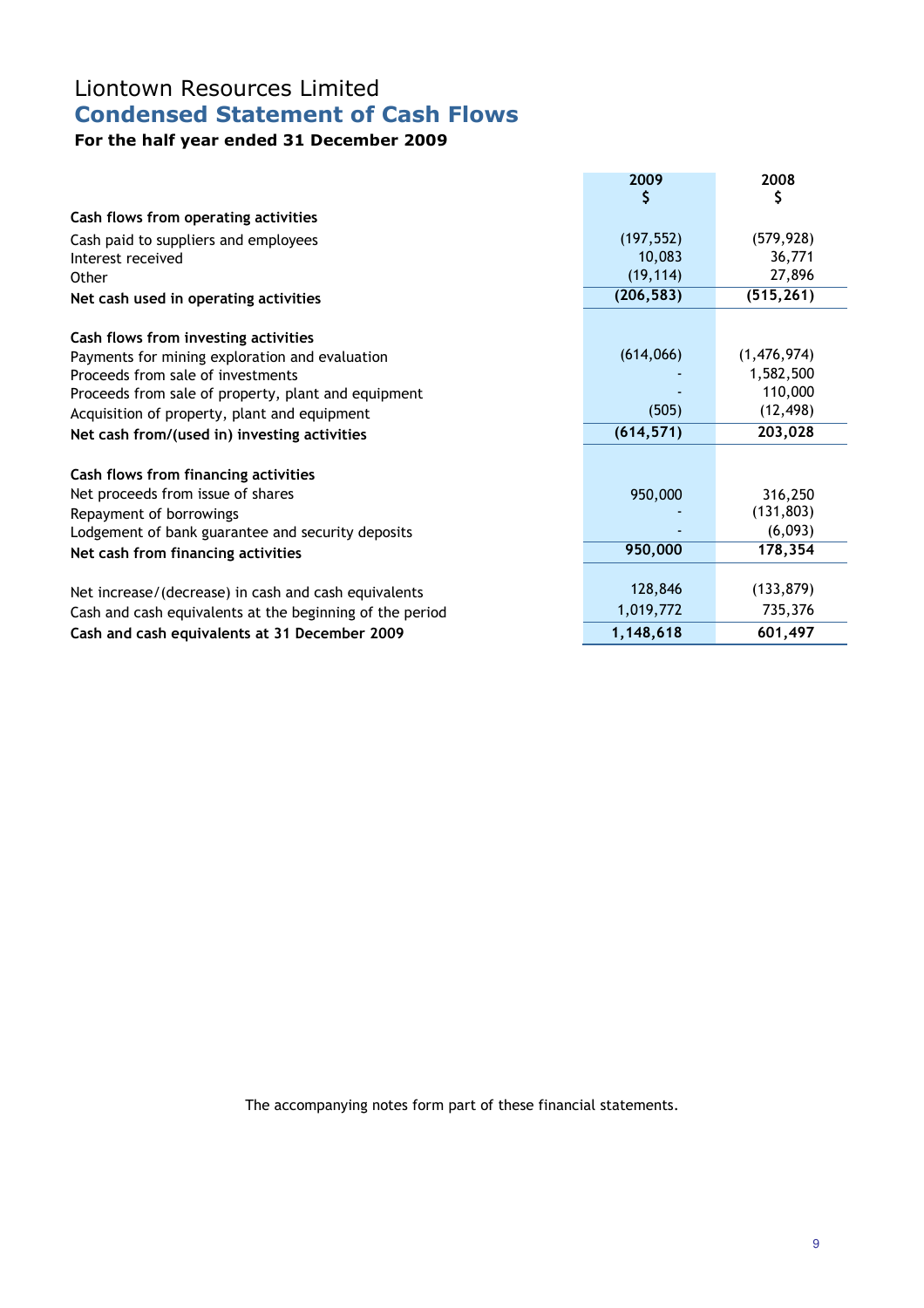## Liontown Resources Limited Notes to the Financial Statements

### For the half year ended 31 December 2009

### 1. Significant accounting policies

### (a) Statement of compliance

The interim financial statements are a general purpose financial report prepared in accordance with the requirements of the Corporations Act 2001, applicable accounting standards including AASB 134 'Interim Financial Reporting', Accounting Interpretations and other authoritative pronouncements of the Australian Accounting Standards Board ('AASB'). Compliance with AASB 134 ensures compliance with IAS 34 'Interim Financial Reporting'.

This condensed half-year report does not include full disclosures of the type normally included in an annual financial report. Therefore, it cannot be expected to provide as full an understanding of the financial performance, financial position and cash flows of the Entity as in the full financial report.

It is recommended that this financial report be read in conjunction with the annual financial report for the year ended 30 June 2009 and any public announcements made by Liontown Resources Limited during the half-year in accordance with continuous disclosure requirements arising under the Corporations Act 2001 and the ASX Listing Rules.

The accounting policies adopted are consistent with those of the previous financial year and corresponding interim reporting period, except as set out below.

#### (b) Basis of preparation

The interim report has been prepared on a historical cost basis, except for the revaluation of certain financial instruments. Cost is based on the fair value of the consideration given in exchange for assets. The company is domiciled in Australia and all amounts are presented in Australian dollars, unless otherwise noted.

#### (c) Significant accounting judgments and key estimates

The preparation of interim financial reports requires management to make judgments, estimates and assumptions that affect the application of accounting policies and the reported amounts of assets, liabilities, income and expense. Actual results may differ from these estimates.

Except as described below, in preparing this interim report, the significant judgments made by management in applying the Entity's accounting policies and the key sources of estimation uncertainty were the same as those that applied to the consolidated financial report for the year ended 30 June 2009.

#### (d) Adoption of new and revised Accounting Standards

In the half-year ended 31 December 2009, the Entity has reviewed all of the new and revised Standards and Interpretations issued by the AASB that are relevant to its operations and effective for annual reporting periods beginning on or after 1 July 2009.

During the current period, certain accounting policies have changed as a result of new or revised accounting standards which became operative for the annual reporting period commencing on 1 July 2009. The affected policies and standards are:

Segment reporting - new AASB 8 Operating Segments

The Company has also reviewed all new Standards and Interpretations that have been issued but are not yet effective for the half year ended 31 December 2009. As a result of this review the Directors have determined that there is no impact, material or otherwise, of the new and revised Standards and Interpretations on its business and, therefore, no change is necessary to the Company's accounting policies.

#### Segment Reporting

The Entity has applied AASB 8 'Operating Segments' from 1 July 2009. AASB 8 requires a 'management approach' under which segment information is presented on the same basis as that used for internal reporting purposes.

Operating segments are now reported in a manner that is consistent with the internal reporting provided to the chief decision maker. The chief decision-maker has been identified as the Board of Liontown Resources Limited.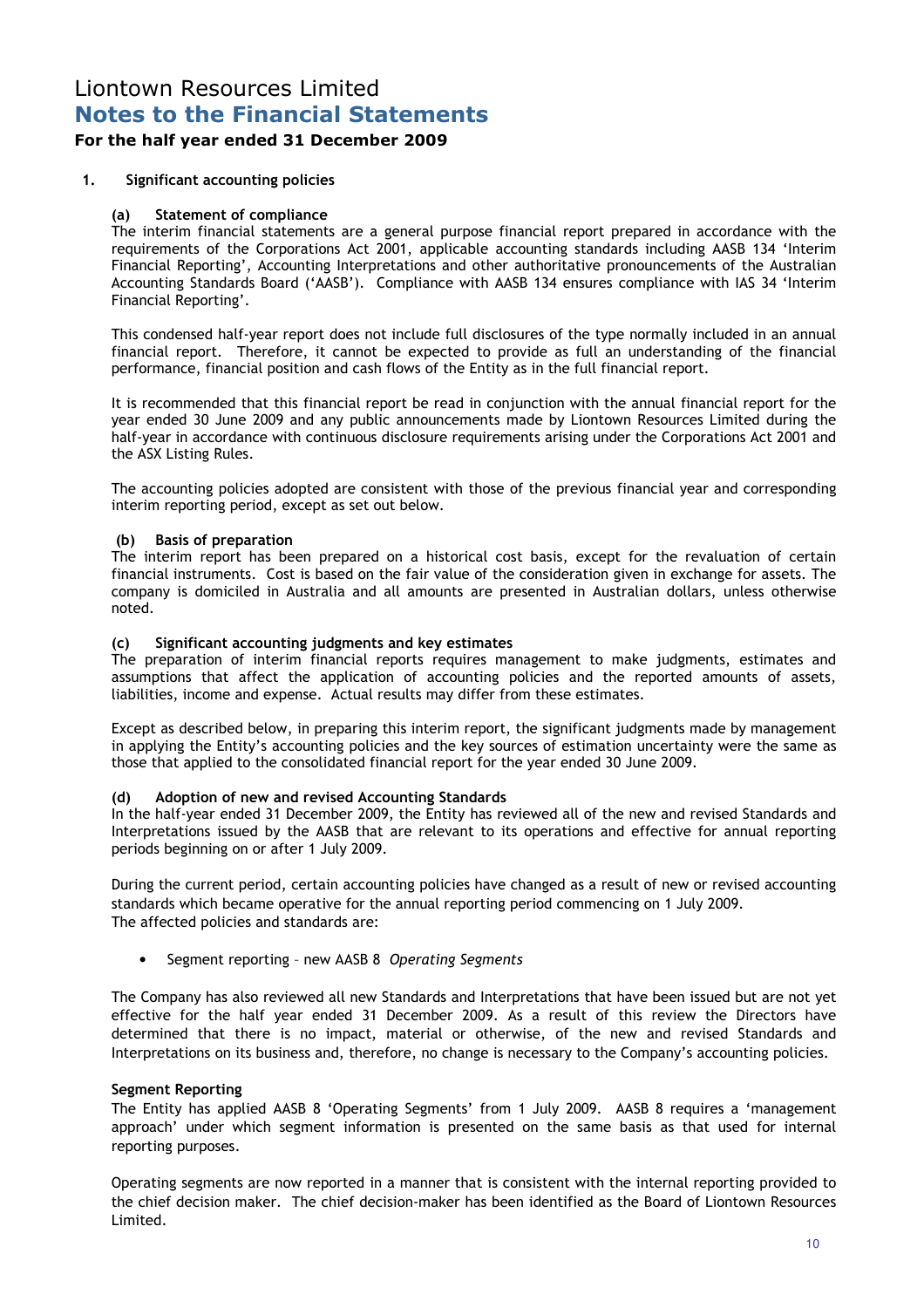### Liontown Resources Limited Notes to the Financial Statements For the half year ended 31 December 2009

#### 2. Segment reporting

#### Geographical segments

The company operated in two distinct geographical segments, Australia and United States of America. These segments were determined based on the location of the Company's assets

The Company's geographical segment in United States of America is Arizona.

The following table presents expenditure and asset information regarding geographical segments for the periods ended 31 December 2009 and 31 December 2008.

| 2009                | Continuing<br>operations<br><b>Australia</b> | Continuing<br>operations<br>Arizona | <b>Total</b>  |
|---------------------|----------------------------------------------|-------------------------------------|---------------|
|                     | \$                                           | \$                                  | \$            |
| Segment revenue     | 1,162,846                                    |                                     | 1,162,846     |
| Segment expenses    | (387, 962)                                   |                                     | (387, 962)    |
| Segment result      | 774,884                                      |                                     | 774,884       |
| Segment assets      | 4,308,033                                    | 506,562                             | 4,814,595     |
| Segment liabilities | (208, 734)                                   |                                     | (208, 734)    |
| Segment net assets  | 4,099,299                                    | 506,562                             | 4,605,861     |
| 2008                | Continuing                                   | Continuing                          |               |
|                     | operations                                   | operations                          |               |
|                     | <b>Australia</b>                             | Arizona                             | Total         |
|                     | Ś                                            | \$                                  | \$            |
| Segment revenue     | 29,972                                       |                                     | 29,972        |
| Segment expenses    | (6, 245, 347)                                |                                     | (6, 245, 347) |
| Segment result      | (6, 215, 375)                                |                                     | (6, 215, 375) |
| Segment assets      | 2,092,053                                    | 211,992                             | 2,304,045     |
| Segment liabilities | (164, 673)                                   |                                     | (164, 673)    |
| Segment net assets  | 1,927,380                                    | 211,992                             | 2,139,372     |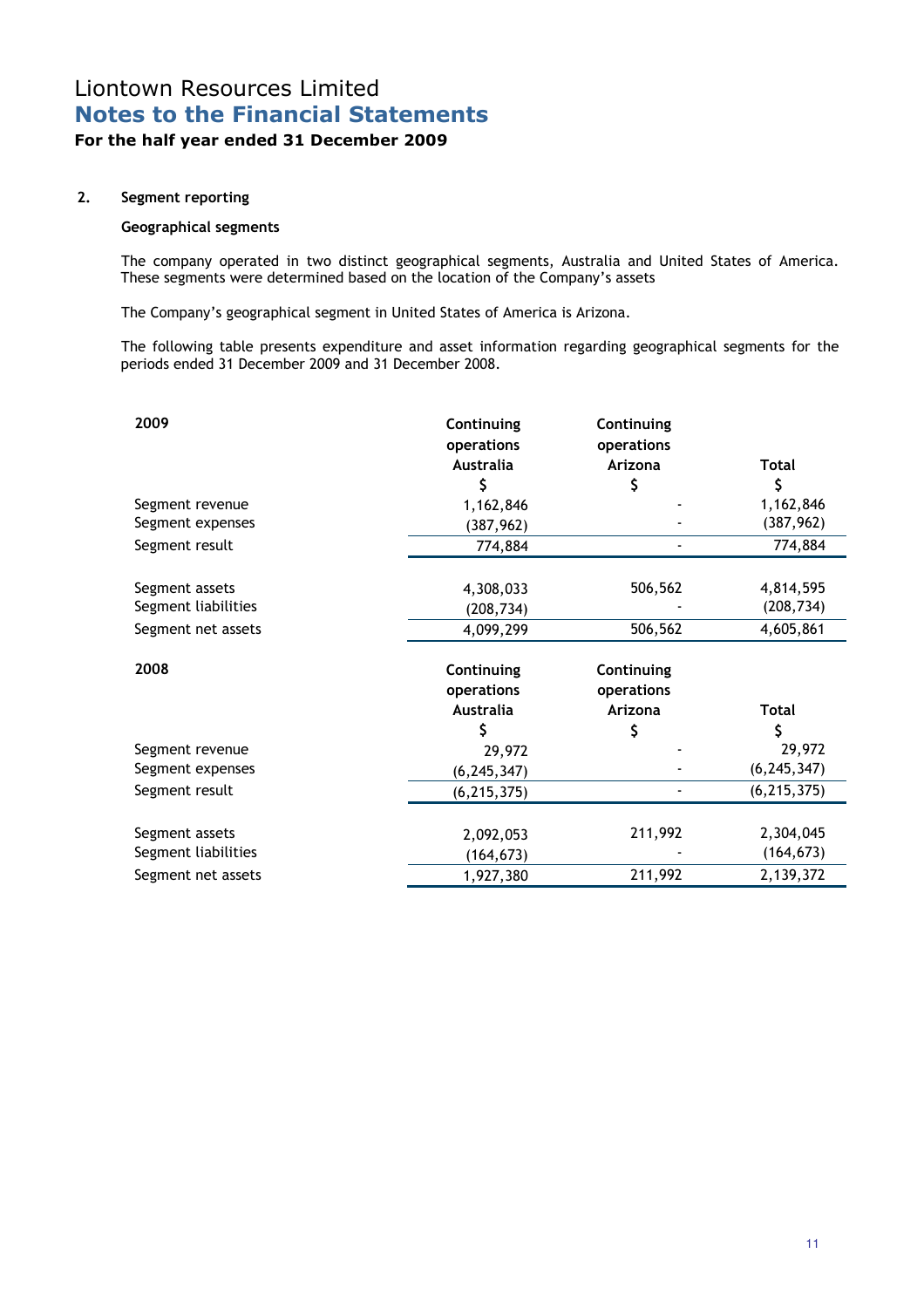## Liontown Resources Limited Notes to the Financial Statements

### For the half year ended 31 December 2009

#### 3. Profit before income tax expense

The following income and expense items are relevant in explaining the financial performance for the halfyear:

| (a) | Net gain on sale of exploration and evaluation<br>assets | 2009          | 2008<br>\$ |
|-----|----------------------------------------------------------|---------------|------------|
|     | Consideration                                            | 2,250,000     |            |
|     | Costs of tenements sold                                  | (1, 108, 287) |            |
|     | Net gain on sale of exploration and evaluation           |               |            |
|     | assets                                                   | 1,141,713     |            |

On 30 December 2009 the Company sold the Liontown base metal deposit to Kagara Limited ("Kagara") for \$4,500,000, comprising \$2,250,000 of Kagara shares based on a 5 day volume weighted average price (on this basis, 2,244,837 Kagara shares were received as consideration for the sale), and an additional \$2,250,000 which is due upon either a decision to mine or the sale of the purchased asset by Kagara. This deferred consideration has not been recognised at balance date as it cannot be considered probable at that date.

The first tranche of the consideration of \$2,250,000 is included in trade and other receivables.

| (b) | Other Income                      |         |         |
|-----|-----------------------------------|---------|---------|
|     | Net finance income                | 10,877  | 25,514  |
|     | Other income                      | 10,256  | 4,458   |
|     |                                   | 21,133  | 29,972  |
|     |                                   |         |         |
| (c) | Corporate administrative expenses |         |         |
|     | Depreciation and amortisation     | 23,163  | 43,507  |
|     | Insurance                         | 6,076   | 13,721  |
|     | Legal fees                        | 12,850  | 23,660  |
|     | Head office costs                 | 77,525  | 150,314 |
|     | Personnel expenses                | 177,303 | 522,202 |
|     | Regulatory and compliance         | 55,311  | 60,840  |
|     | Other                             | 21,117  | 23,414  |
|     | <b>Total</b>                      | 373,344 | 837,658 |
|     |                                   |         |         |

#### 4. Exploration and evaluation expenditure

|                                        | 31 December   |
|----------------------------------------|---------------|
|                                        | 2009          |
|                                        |               |
| Cost brought forward                   | 1,598,577     |
| Expenditure incurred during the period | 643,782       |
| Exploration costs not capitalised      | (14, 618)     |
| Sale of interest in tenements          | (1, 108, 287) |
| Total                                  | 1,119,453     |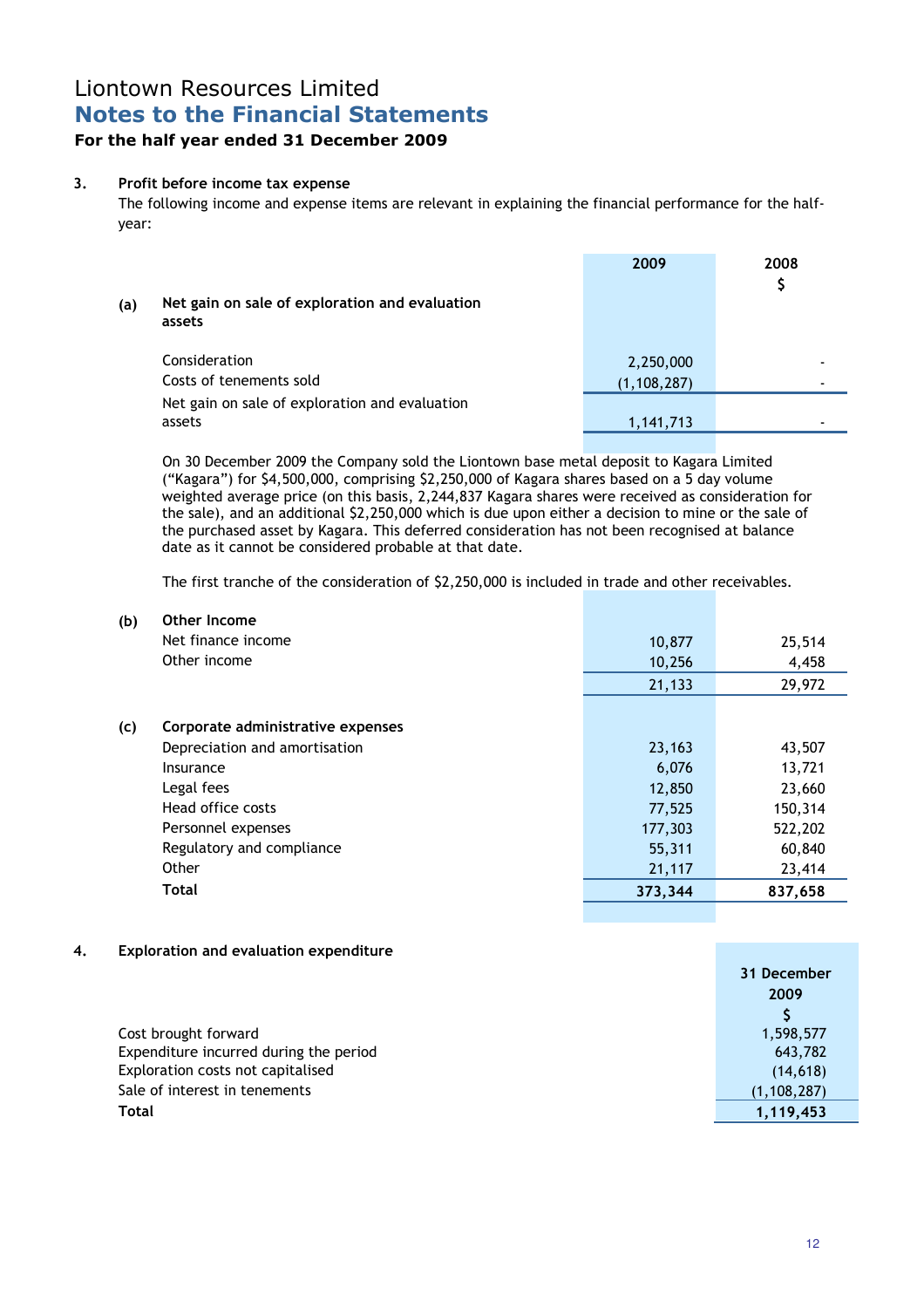## Liontown Resources Limited Notes to the Financial Statements For the half year ended 31 December 2009

#### 5. Issued capital

|                                              | <b>Share</b><br>capital |
|----------------------------------------------|-------------------------|
| Balance at 30 June 2009                      | 19,200,242              |
| Issue of shares to Directors in lieu of fees | 130,000                 |
| Issue of shares -placement (net of costs)    | 950,000                 |
| Balance at 31 December 2009                  | 20,280,242              |
|                                              |                         |
|                                              | Number of ordinary      |

|                                              | <b>NUTTIVEL OF OF GIFTALLY</b><br>shares |
|----------------------------------------------|------------------------------------------|
| On issue at 30 June 2009                     | 187,200,018                              |
| Issue of shares to Directors in lieu of fees | 2,873,563                                |
| Issue of shares -placement                   | 20,000,000                               |
| On issue at 31 December 2009                 | 210,073,581                              |

#### 6. Share Options

|                                                             | No.<br>(thousands) |
|-------------------------------------------------------------|--------------------|
| Movements in options over ordinary shares on issue:         |                    |
| At 1 July 2009                                              | 15,635,000         |
| Options forfeited under Employee and Consultant Option Plan | (6,325,000)        |
| At 31 December 2009                                         | 9,310,000          |

#### 7. Events Subsequent to Reporting Date

After balance date, all conditions subsequent to the sale agreement with Kagara were satisfied. The Company sold 2,244,837 Kagara shares received as proceeds for the sale of the Liontown base metal deposit to Kagara. Proceeds from the sale of the shares were \$2,681,482 resulting in a profit on sale of \$431,482.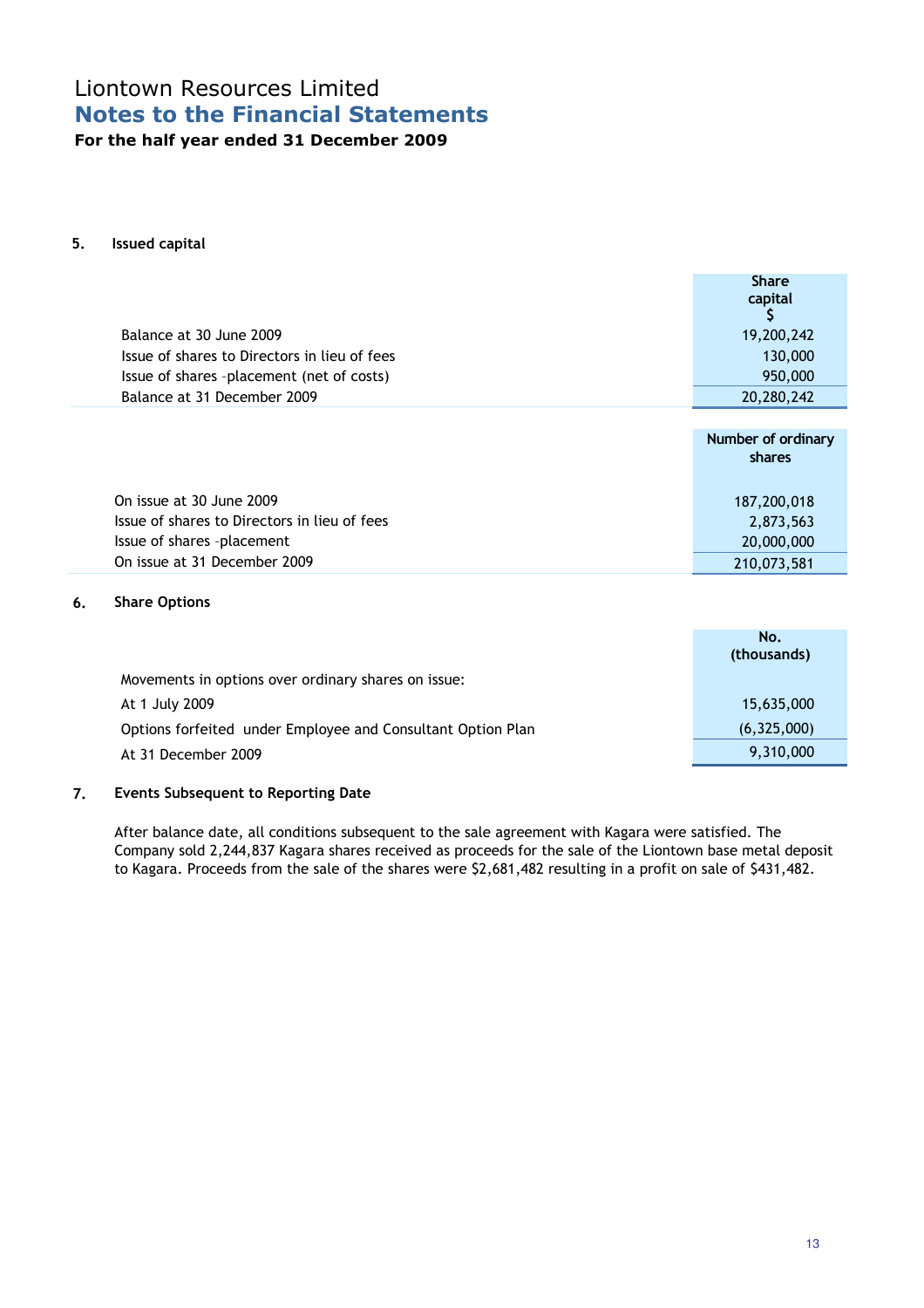## Liontown Resources Limited Directors' Declaration

The directors of the Company declare that:

- 1. The financial statements and notes thereto, as set out on 6 to 13:
	- a. comply with Accounting Standard AASB 134: Interim Financial Reporting and the Corporations Regulations; and
	- b. give a true and fair view of the Company's financial position as at 31 December 2009 and of its performance for the half-year then ended.
- 2. In the directors' opinion there are reasonable grounds to believe that the Company will be able to pay its debts as and when they become due and payable.

This declaration is signed in accordance with a resolution of the Board of Directors made pursuant to s.303(5) of the Corporations Act 2001.

Dated this 12<sup>th</sup> day of March 2010

Time Hoyd

Tim Goyder Chairman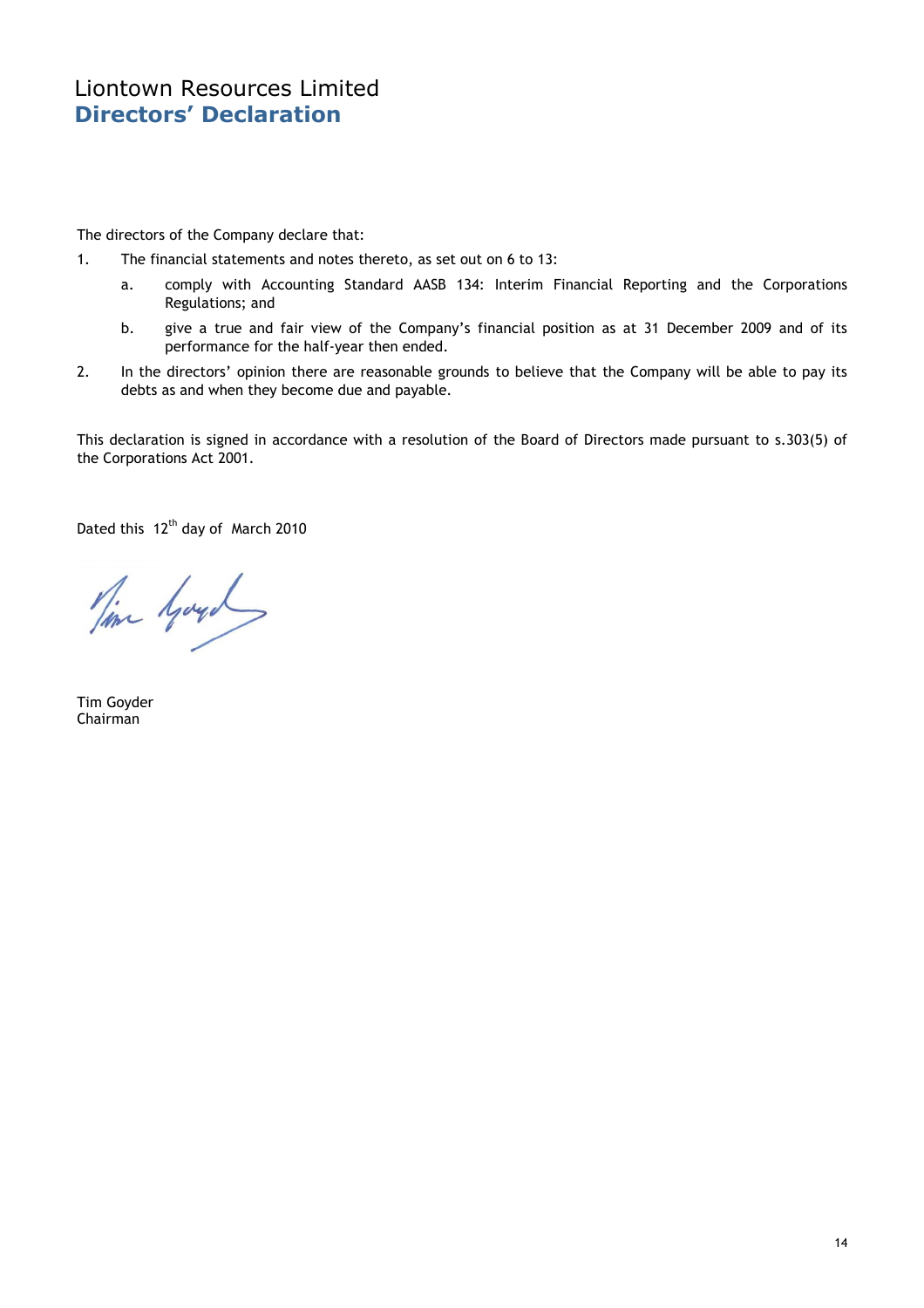

Accountants | Business and Financial Advisers

#### **INDEPENDENT AUDITOR'S REVIEW REPORT**

#### **To the members of Liontown Resources Limited**

#### **Report on the Half-Year Financial Report**

We have reviewed the accompanying half-year financial report, which comprises the condensed statement of financial position as at 31 December 2009, the condensed statement of comprehensive income, condensed statement of changes in equity, condensed statement of cash flows and notes to the financial statements for the half-year ended on that date, and the directors' declaration of Liontown Resources Limited ("company").

#### *Directors' Responsibility for the Half-Year Financial Report*

The directors of the company are responsible for the preparation and fair presentation of the half-year financial report in accordance with Australian Accounting Standards (including the Australian Accounting Interpretations) and the *Corporations Act 2001*. This responsibility includes designing, implementing and maintaining internal controls relevant to the preparation and fair presentation of the half-year financial report that is free from material misstatement, whether due to fraud or error; selecting and applying appropriate accounting policies; and making accounting estimates that are reasonable in the circumstances.

#### *Auditor's Responsibility*

Our responsibility is to express a conclusion on the half-year financial report based on our review. We conducted our review in accordance with Auditing Standard on Review Engagements ASRE 2410 *Review of Interim and Other Financial Reports Performed by the Independent Auditor of the Entity*, in order to state whether, on the basis of the procedures described, we have become aware of any matter that makes us believe that the financial report is not in accordance with the *Corporations Act 2001*, including giving a true and fair view of the company's financial position as at 31 December 2009 and its performance for the half-year ended on that date; and complying with Accounting Standard AASB 134 *Interim Financial Reporting* and the *Corporations Regulations 2001.* As the auditor of Liontown Resources Limited, ASRE 2410 requires that we comply with the ethical requirements relevant to the audit of the annual financial report.

A review of a half-year financial report consists of making enquiries, primarily of persons responsible for financial and accounting matters, and applying analytical and other review procedures. A review is substantially less in scope than an audit conducted in accordance with Australian Auditing Standards and consequently does not enable us to obtain assurance that we would become aware of all significant matters that might be identified in an audit. Accordingly, we do not express an audit opinion.

#### *Independence*

In conducting our review, we have complied with the independence requirements of the Corporations Act 2001.

**HLB Mann Judd (WA Partnership) ABN 22 193 232 714**<br>Level 4 130 Stirling Street Perth 6000 PO Box 8124 Perth BC 6849 Western Australia. Telephone +61 (08) 9227 7500. Fax +61 (08) 9227 7533.<br>Email: hlb@hlbwa.com.au. Website Liability limited by a scheme approved under Professional Standards Legislation

**HLB Mann Judd (WA Partnership) is a member of International, a world-wide organisation of accounting firms and business advisers**